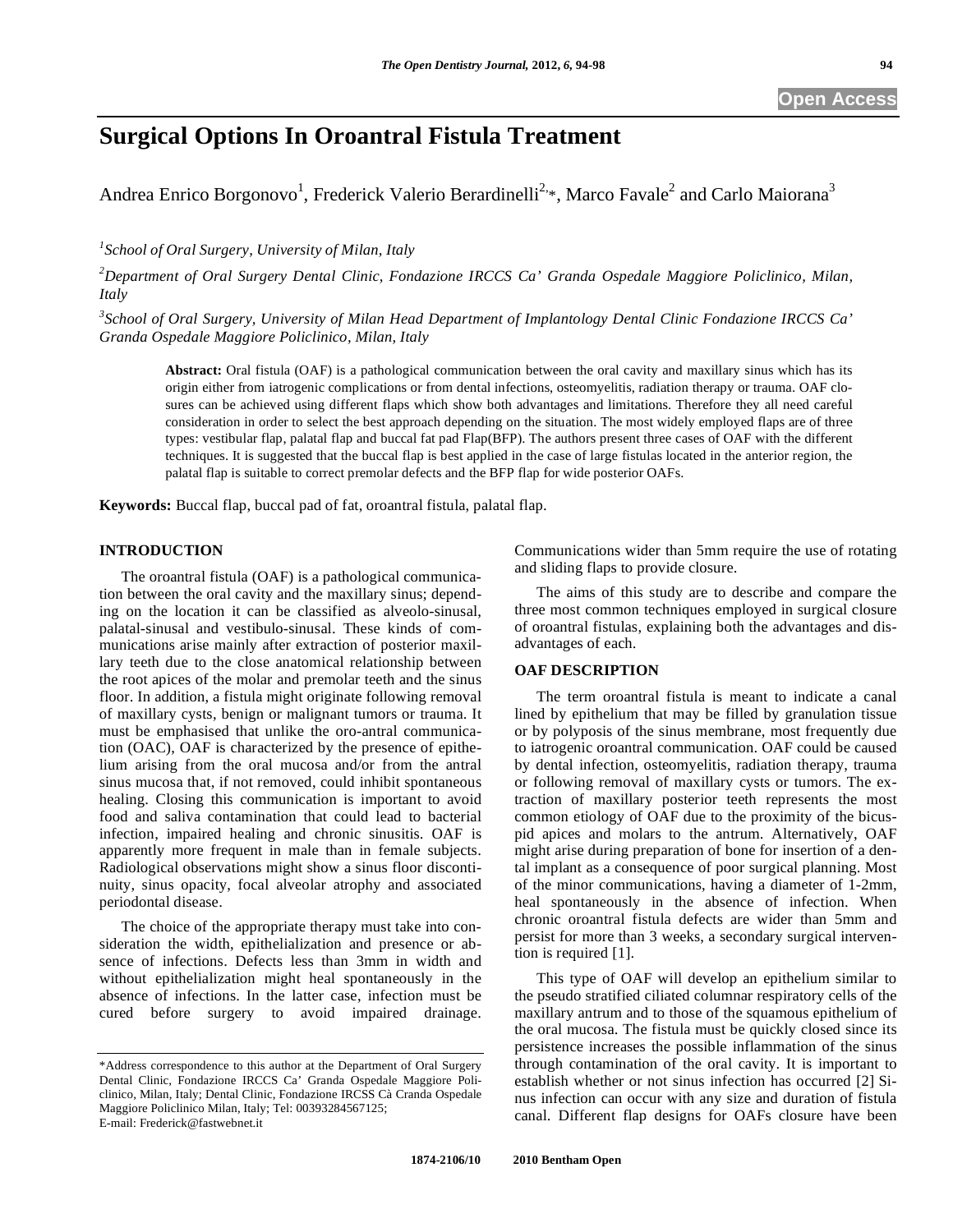#### *Surgical Options In Oroantral Fistula Treatment The Open Dentistry Journal, 2012, Volume 6* **95**

described in the literature, each of which present both advantages and disadvantages.

 We describe three patients who arrived in the authors' department after failure of dental treatment. The abovediscussed surgical techniques have been utilized to close the OAF following careful examination of the patient.

# **REVIEW OF THREE OPERATIVE TECHNIQUES: BUCCAL FLAP, PALATAL FLAP AND BUCCAL PAD FAT FLAP**

## **Buccal Flap**

Patient N. 1 was submitted to buccal flap surgery due to a traumatic upper second premolar extraction.

 In 1930 Axhausen [3] described the use of a buccal flap with a thin layer of buccinator muscle to close an oroantral defect. Later, Berger [4] reported a buccal sliding flap technique, which is still in use, as a tool to close small to medium size (< 1cm) lateral or midalveolar fistulas, located either laterally or in the middle of the alveolar process. Krompotie and Bagatin [5] reported the immediate closure of an oroantral communication by means of a rotating gingivovestibular flap. This technique can also be employed for closing oroantral fistulas. It consists of a modification of a vestibular flap in order to avoid lowering of the vestibular sulcus, an event that takes normally place when using vestibular flaps.

 After cutting the communication edges, two vertical release incisions are made to provide a flap with dimensions suitable for closure of the antral communication.

Incision removal of the epithelial lining of the palatal mucosa behind the communication might also be required. The flap, having a trapezoidal shape, consists of both epithelium and connective tissue, and it is positioned over the defect by means of mattress sutures from the buccal flap to the palatal mucosa. The advantage of the buccal flap procedure is its possible utilization when the alveolar ridge is very resorbed and the fistula is located in a more mesial area [6]. However the loss of the vestibule represents a serious problem requiring an additional vestibuloplasty in patients wearing removable dentures.

## **CLINICAL CASE 1**



OAF with clear sinus communication



Buccal Flap incision



Site sutured after closing the communication

## **Palatal Flap**

Patient N. 2 received buccal flap surgery due to traumatic extraction of the first upper molar. The first description of a procedure for closing oroantral fistulas using a palatal full thickness flap dates back to Ashley [7]. The advantage of this method is the use of mucous membrane from the hard palate. In 1980 Ehrl demonstrated the possibility of employing this technique with wide fistulas of 1cm in diameter [8]. Yamazaki and coworkers [9, 10] further improved this technique by adding to the connective tissue island a flap of mucosa to cover the raw area of palatal bone.The bone is covered and the island flap retains excellent mobility without causing bunching of the mucosa of the hard palate and recipient site. Moreover this method allows replacement of the denture a short time after the wound healing.

 The bone surface is preserved since the periosteum is not involved. Using flaps of partial thickness avoids the occurrence of necrosis even in the case of wide OAFs caused by removal of large cysts or tumors.

The first step consists in excising the epithelium from its edges and in cutting the palatal fibro-mucosa so as to create a flap having an axial stalk with a posterior base, supplied by the greater palatine artery.

The palatal flap with its total thickness laterally rotated must have a large base to include the greater palatine artery at the site of its exit from the foramen [11]. The anterior extension of the flap must exceed the diameter of the bony de-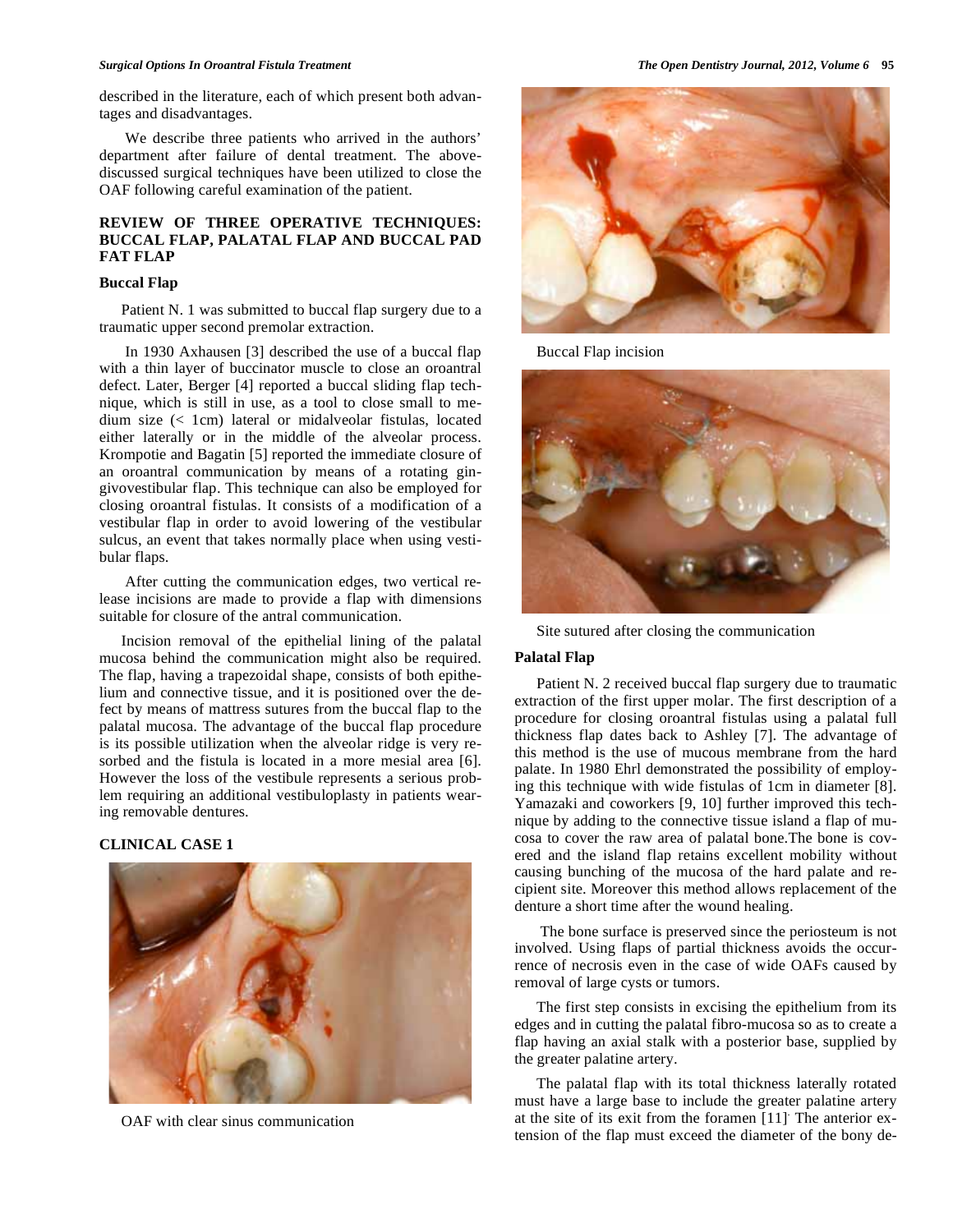#### **96** *Phence Dentistry Journal, 2012, Volume 6* **Borgonovo et al. Borgonovo et al. Borgonovo et al.**

fect and have a length sufficient to allow its lateral rotation and the replacement and the suture without exerting tension on the vestibular mucosa [12].

However this type of flap is only indicated for closing fistulas in the premolar area since an excessive rotation required when operating in the molar region could cause ischemia of the flap due to the palatal artery occlusion and necrosis.

Advantages of the palatal flap include good vascularization, adequate thickness and optimal tissue quality.

However as a consequence of this technique, exposure of the bony palatal surface, pain and later surface irregularities of the surgical area due to secondary epithelialization two or three months later, are often observed.

The most important disadvantage is the necrosis of the palatal flap that can occur following excessive rotation of the flap.

## **CLINICAL CASE 2**



Preoperative view



Palatal Flap incision





Palatal surface exposure



Site sutured after closing the communication and palatal tissue healing

## **Buccal Pad of Flat Flap**

Patient N. 3receivedbuccal flap surgery due to traumatic extraction of the first upper molar.

The anatomy of the buccal pad of fat flap (BFP) was first described by Stajcic [13] and later on by Rapidis and Tideman [14, 15] The use of this type of flap has limited clinical usage and for many years has been considered a risky procedure due to the possibility of traumatising the pterygomaxillary space. Since Egyedi reported the BFP flap as a suitable method to close the OAC, oro nasal communication and maxillary post surgery defects, these techniques have been widely used. On the other hand, according to Hao, [16] the BFP can be useful as a free flap to close oral defects. Tideman and coworkers have described the detailed anatomy, vascularization and operative techniques of BFP [15]. The use of a pedunculated BFP has been employed for the reconstruction of an oral defect of moderate size, following surgical removal of a malignant lesion [14, 17]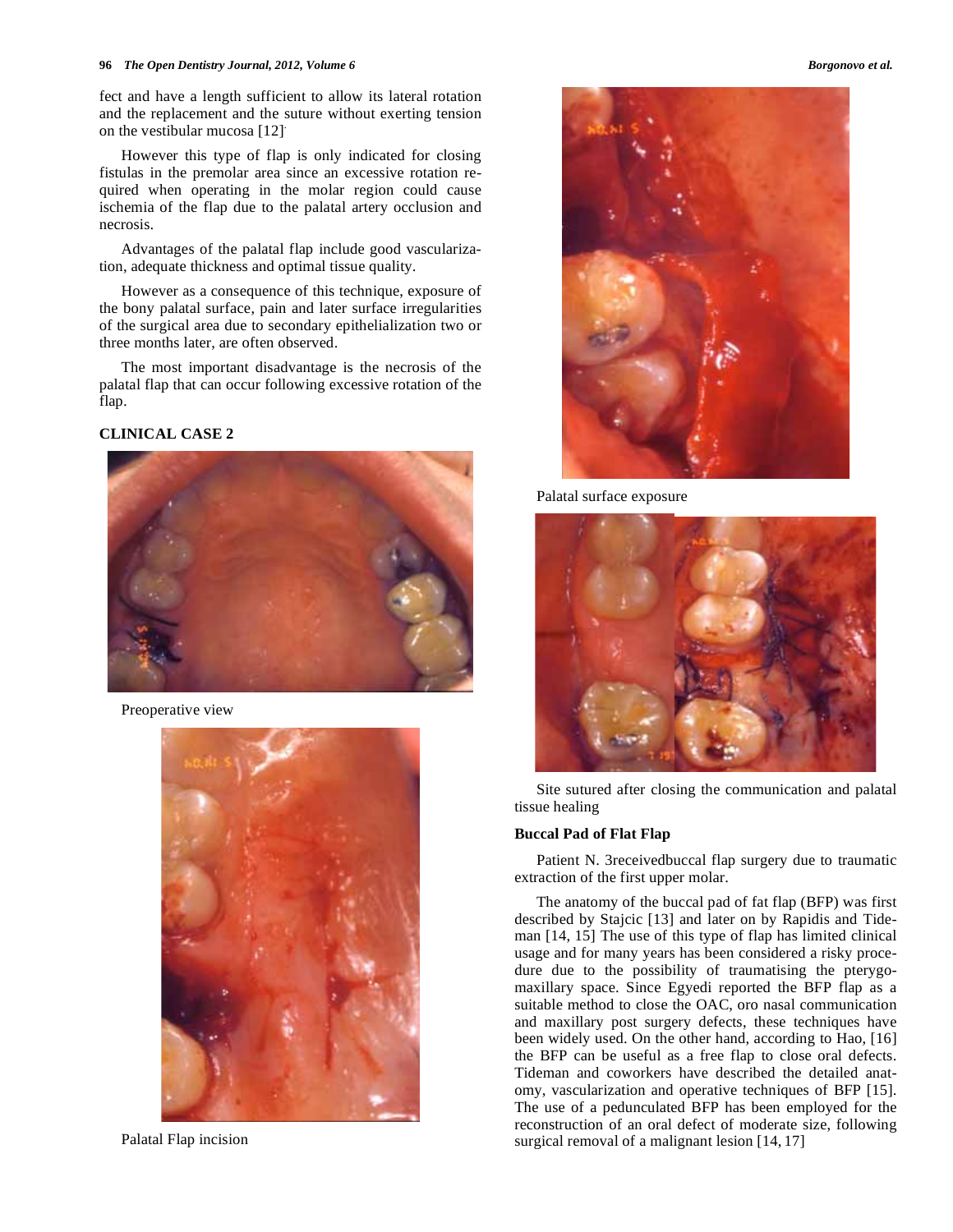#### *Surgical Options In Oroantral Fistula Treatment The Open Dentistry Journal, 2012, Volume 6* **97**

The buccal pad of flap (also known as Boule de Bichat) is a simple lobulated mass covered by a thin layer or capsule located deeply along the posterior maxilla and the superior fibers of buccinator muscle [18, 19]. The possible functions of the BFP include the prevention of negative pressure in suckling newborns, the separation of masticatory muscles from one other as well as from the bone structures, the enhancement of intermuscular motility and the protection of neuromuscular bundles. The rapid epithelialization of the uncovered fat is a peculiar feature of the BFP flap stalk and has been confirmed by histopathological studies [20]. In order to reach the BFP an incision of the posterior mucosa must be made in the area of the zygomatic buttress, followed by a light incision of the periosteum and of the fascial envelope of the buccal pad.

A gentle dissection with fine curved artery forceps exposes the yellowish-colored buccal fat. The buccal fat pad flap, preferably of the pedicled type, has been used most commonly for the closure of the OAF. This is due to the location of the buccal fat pad which is anatomically favorable, to the easy and minimal dissection with which it can be harvested and mobilized. The fat pad provides a good rate of epithelialization and a low rate of failure [21].

The disadvantage is a mild reduction in the vestibular height and a low rate of recurrence of fistulas requiring a second surgery in order to achieve closure.

### **CLINICAL CASE 3**



Preoperative view



View after tooth extraction





Exposure of the yellowish-colouredbuccal fat pad



Healing after one months

#### **DISCUSSION**

According to the literature and to the author's clinical experience, any communication between the maxillary sinus and the oral cavity lasting for more than three weeks should be surgically closed in order to avoid further medical problems. In choosing the surgical approach to treat an oroantral fistula, different parameters must be considered, including location and size of defect as well as its relationship to the adjacent teeth, height of the alveolar ridge, persistence, sinus inflammation and the patient's general health. Moreover, any sinus disease must be cured to allow the fistula to close. Immediate repairs of the acute oroantral defect have a uniformly high success rate approaching 95% that decreases to 67% in cases of delayed closure. An important role in the healing process is played by the presence of sinus diseases. In these cases the advice of a specialist will help to deal with complications. Since a chronic communication between the oral cavity and the maxillary sinus can represent an access